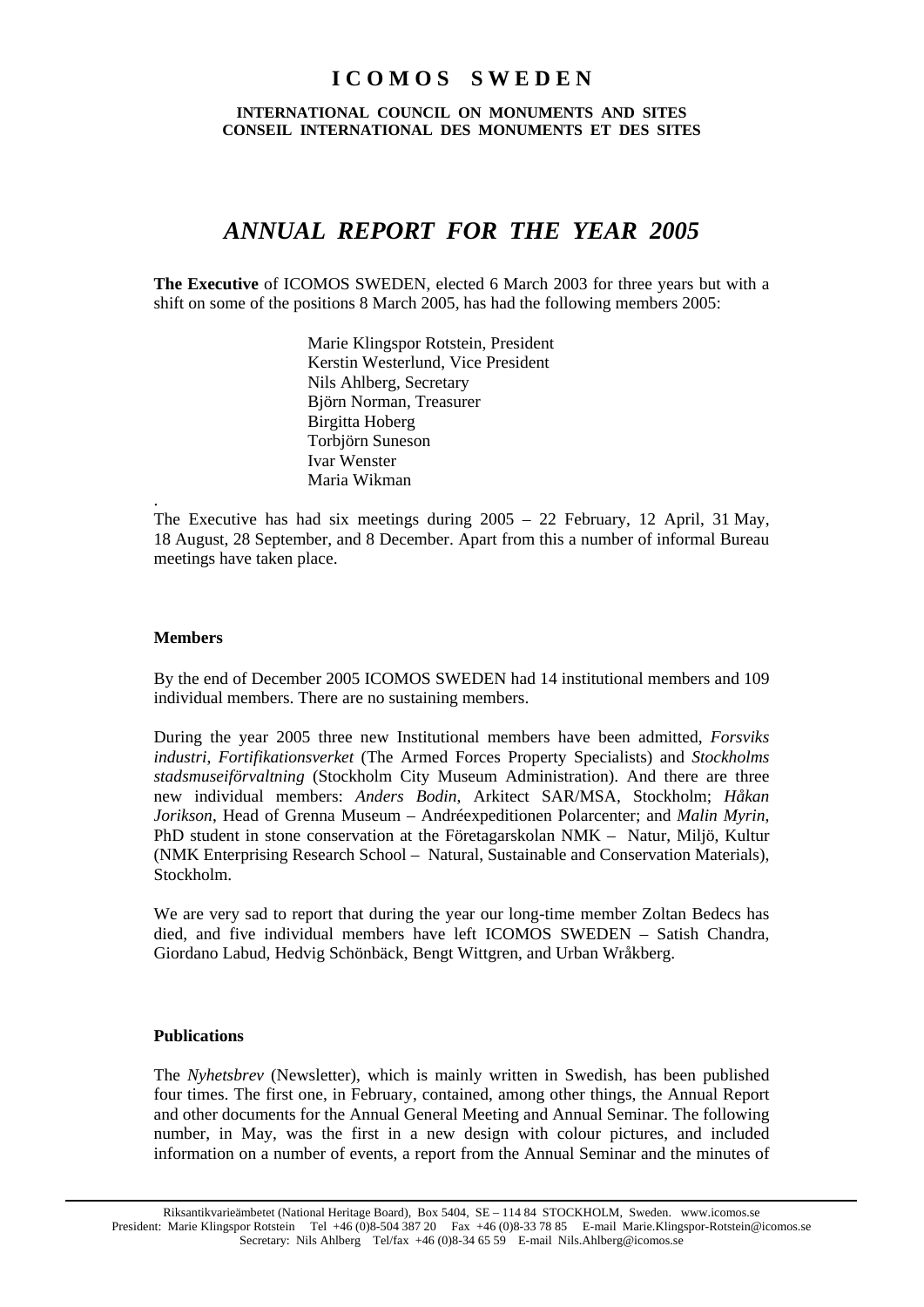the Annual General Meeting. In the next one, in September, there was information and reports on activities and the Swedish nomination of professor Ove Hidemark for the Gazzola Price. The last issue, in December, included advance information on the coming Annual General Meeting and Annual Seminar, and reports from the general Assembly in Xi'an and a meeting of the Swedish members of ICOMOS International Committees.

## **Events**

The *Annual Seminar* and the *Annual General Meeting* took place on the 8<sup>th</sup> of March 2005. The theme for the seminar was "Kulturarvet lever farligt! Hot och möjligheter – det går att minska risken" (Cultural Heritage in Danger! Threats and Possibilities – the Risk can be Diminished). The main question was fire and fire-protection in historic buildings and sites, for instance the wooden towns and royal palaces. The meeting was attended by over 50 people from different professions engaged in historic buildings. Lecturers were mainly Swedish and Norwegian experts involved in the European network COST 17 "Fire Loss to Historic Buildings".

For practical reasons it was not possible to arrange any activity on the *International Day of Monuments and Sites* 18 April, but instead a "Four Presidents seminar", called *ICOMOS yesterday – today – tomorrow*, was held a month later, on the  $18<sup>th</sup>$  of May. The three former presidents Roland Pålsson, Margareta Biörnstad and Birgitta Hoberg told the story and, together with current president Marie Klingspor-Rotstein and other members, gave their views on ICOMOS future.

5–6 September a *seminar on the management of Historic gardens* was organized together with the Grönsöö Historic Park Project at the Department of Landscape Planning Ultuna, Swedish University of Agricultural Sciences, and the Svenska jordägarförbundet. The programme included one day of lectures and one of field studies and discussion of concrete cases. About 50 people attended.

On Saturday the  $1<sup>st</sup>$  of October, a buss tour to "Vallonbruken" (the Wallon Ironworks) in northern Uppland, to the north of Stockholm, had to be cancelled due to too few participants.

24 November, the Swedish members of *ICOMOS International Scientifc Committees* were invited to share experiences from their committees and discuss how other ICOMOS members can take advantage of this and how to enhance the work in line with the new Eger-Xian Principles for the work of the international scientific committees.

#### **Other activities and work**

The *Work Programme for ICOMOS SWEDEN 2003–2005*, which was adopted at the Annual General Meeting in March 2003, has been carried out, with a few exceptions. Members of the Executive have been designated responsible for the various tasks.

On the national level

- The number of membership activities and newsletters keep up to and even exceeds the goal.
- The activity of the Swedish working groups has been good, on the whole, and a number of smaller and larger events have taken place, notably the  $10<sup>th</sup>$  International Congress on Deterioration and Conservation on Stone in 2004.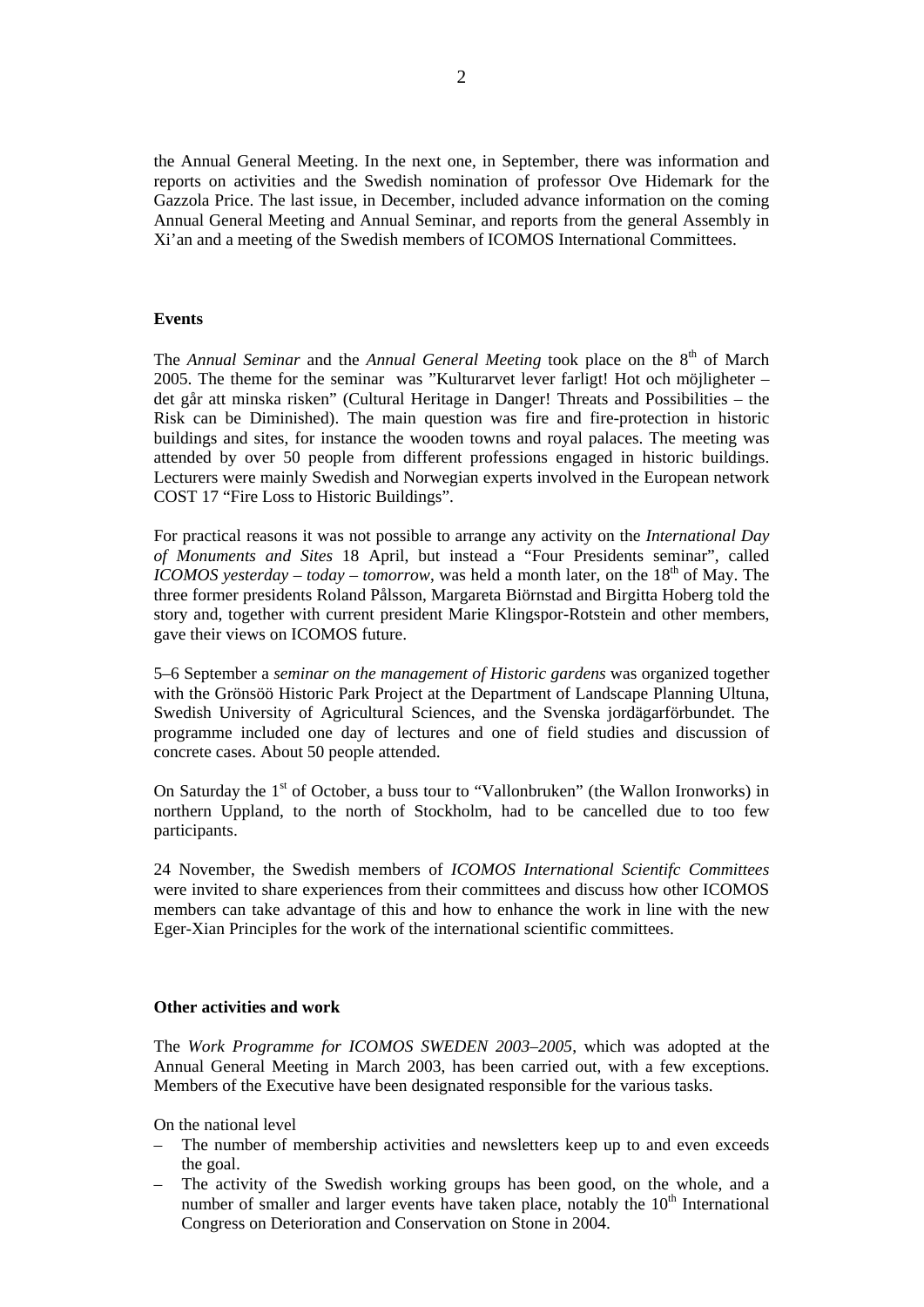- A web page for ICOMOS SWEDEN www.icomos.se was opened in 2004, and the e-mail group list has been expanded and is now in use. However, a number of members have still not joined the list.
- The work for the recruiting of new members from underrepresented groups and in key positions, new Institutional Members and also Supporting Members has made progress, but here it is still much to do.
- Unfortunately no major campaign to make ICOMOS Membership Card and its right of free entrance better known at Swedish museums and places of visit has been undertaken; we are waiting for the outcome of the discussions in Paris about a common membership card for ICOMOS and ICOM.
- To help increasing the participation of Swedish members in World Heritage missions and other international missions there have been a number of seminars and information to individual members.
- The information leaflet in Swedish on ICOMOS and ICOMOS SWEDEN has just been finished, but some details are dependant on decisions by the Annual General Meeting.
- Some of the translations to Swedish of ICOMOS charters and other documents have been published on the web page, while others are still on the way.
- The cooperation with other heritage associations in Sweden has developed, but more can be done.

On the Nordic and Baltic level

- It has unfortunately proved difficult to keep up the regular Nordic ICOMOS meetings, when the other committees were in turn to arrange them. However there have been many other contacts.
- The North European Wooden Towns Project has not been particularly active, but the research of Nils Ahlberg has connections with this, and through this there have been a number of meetings.
- There has also been a North Sea meeting in the Orkney Islands, Organized by ICOMOS UK, with Swedish and Nordic participation.

On the international level

- ICOMOS SWEDEN has in proposals and discussions made efforts to forward better election procedures at the General Assemblies and other elections within ICOMOS International and for a general revision of ICOMOS statutes and rules.
- We have worked for promoting taking better advantage of the World Heritage work within ICOMOS activities as a whole.
- ICOMOS SWEDEN has for this period had liaison officer to all relevant International Committees.
- The aim to promote an increased exchange within the ICOMOS European Group has been difficult to do very much about. However, ICOMOS UK was inspired by the Nordic ICOMOS meetings and invited us to take part in the meeting in the Orkneys.
- ICOMOS SWEDEN has also contributed to the Heritage at Risk project.

ICOMOS SWEDEN is cooperating with *the Foundation for Cultural Heritage without Borders* in its work in Bosnia-Herzegovina and other parts of the world. ICOMOS SWEDEN is a founding member of the Foundation and appoints two members on the executive board, Bengt O.H. Johansson and Christian Laine. In addition, Birgitta Hoberg has been a member of the executive, but representing the National Heritage Board.

In a letter to the Government ICOMOS Sweden has strongly argued against the Government proposal to relocate the Swedish National Heritage Board from Stockholm to the small city of Visby on the island of Gotland in the Baltic. After a storm of protests it was finally decided to only transfer parts of the Board.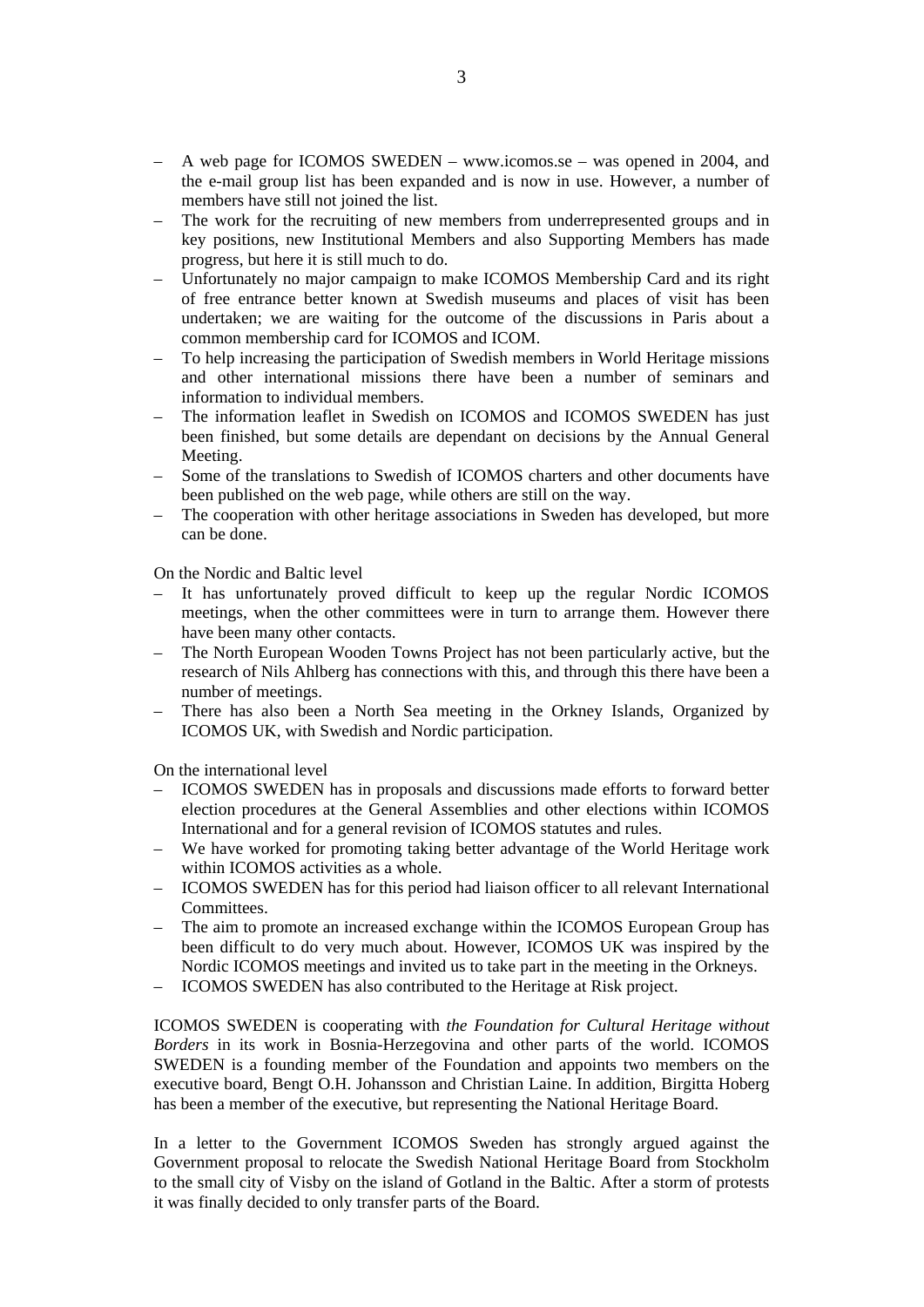## **Representation and participation, various commissions concerning ICOMOS and the main tasks of ICOMOS**

1 February, Nils Ahlberg lectured on International Conservation, including ICOMOS and the UNESCO system, international charters and the World Heritage Convention, at *Stockholm University*.

11–12 February, Marie Klingspor Rotstein participated in the meeting of *ICOMOS International Scientific Committee on Stone* in Lisbon, Portugal.

7–9 April, Kerstin Westerlund lectured and chaired parts of a meeting in Siena, Italy*,*  dealing with cultural and financial value of cultural heritage in *the European COST 17 network "Fire Loss to historic buildings"*.

20–24 May, Nils Ahlberg took part in the Annual Meeting of *ICOMOS International Commettee on Historic Towns and Villages* in Istanbul, Turkey.

11–16 July, Birgitta Hoberg participated in a *World Heritage Committee* meeting in Durban, South Africa, representing Sweden and the Ministry of Culture.

7 September, Nils Ahlberg lectured on International Conservation, including ICOMOS and the UNESCO system, international charters and the World Heritage Convention, at *Gotland University*, Visby.

28 September – 2 October, Klaus Stritzke took part in a *meeting in Bamberg*, Germany, lecturing on three new orangery buildings in Sweden.

13–15 October, Kerstin Westerlund chaired parts of a meeting in Helsinki, Finland, dealing with cultural and financial value of cultural heritage *in the European COST 17 network "Fire Loss to historic buildings"*.

14–16 October, Nils Ahlberg, Birgitta Hoberg and Marie Klingspor Rotstein took part in a meeting on *ICOMOS International Scientific Committees* and *ICOMOS Advisory Committee* in Xi'an, China.

17–21 October quite a large group of Swedish members participated in *ICOMOS Geneeral Assembly and Symposium* in Xi'an: Thomas Adlercreutz, Nils Ahlberg, Britt-Marie Hammarskiöld, Birgitta Hoberg, Marie Klingspor Rotstein, Daniel Kwiatkowski, Marianne Lundberg, Malin Myrin, Lena Palmqvist, Gabriella Olshammar, Börje Olsson, Kerstin Westerlund, and Ola Wetterberg. In connection with the assembly and symposium there were also meetings with most of the *International Committees*, in which the Swedish members took part.

8–9 November, Ulf Bertilsson and Birgitta Hoberg participated in a Berlin meeting, gathering all Focal Points for the work on *Periodic Reporting in Europe*. Mr Bertilsson has had a responsibility for Sweden as well as for the Executive summary for the Nordic and Baltic Countries, the latter commissioned by the Nordic World Heritage Foundation.

24–26 November, Thomas Adlercreutz participated in the session of ICOMOS International Scientific Committee for Legal, Administrative and Financial Issues in Brussels, with a paper in response to this year's thematic questionnaire: Protection of the Archaeological Heritage.

During 2005, Birgitta Hoberg has served as adviser for the *nomination to the World Heritage List of the archaeological site Samarra in Iraq*, by direction of the Nordic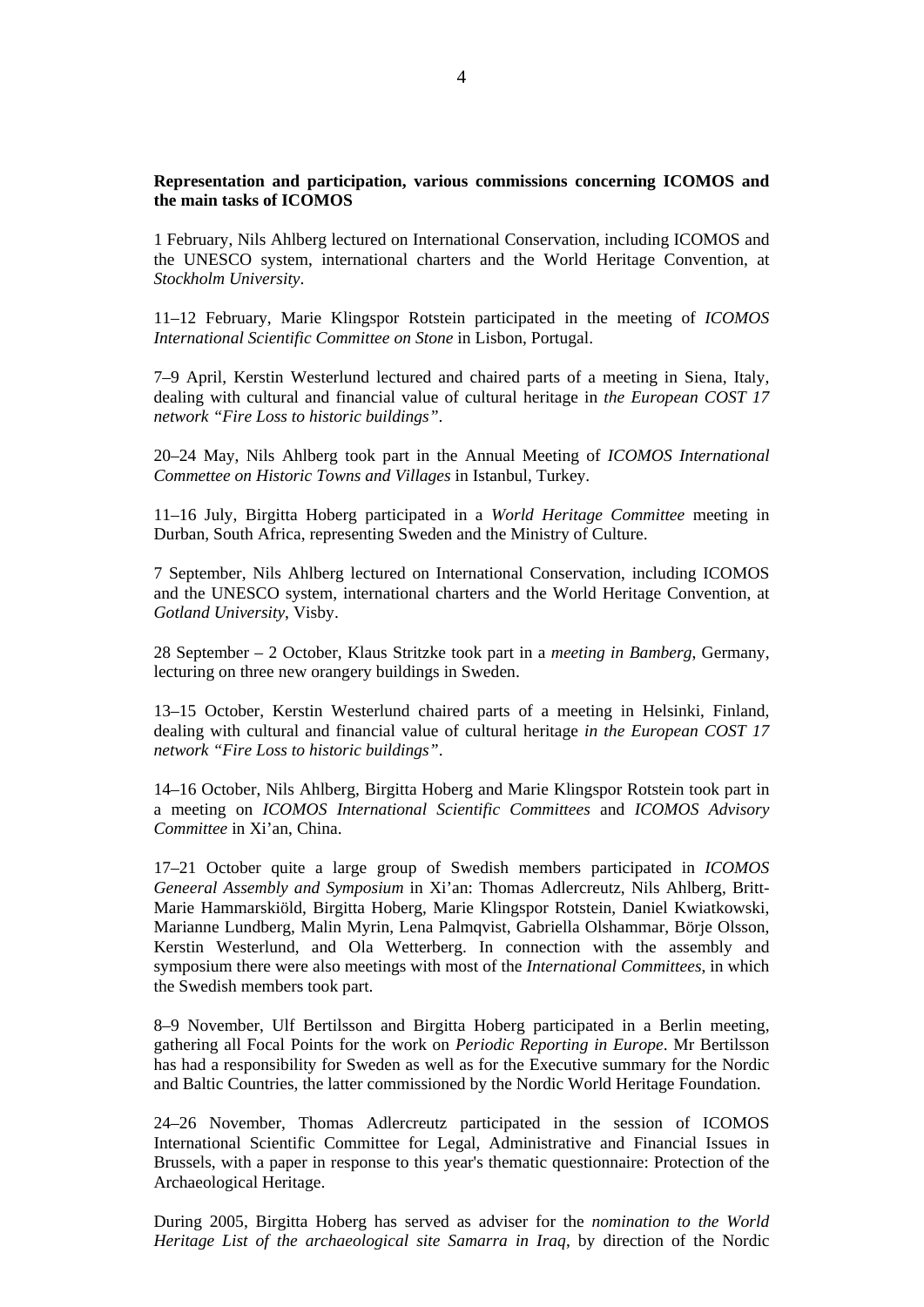World Heritage Foundation, supported by the Norwegian Ministry of foreign Affairs. The work had to be carried out under extremely difficult conditions from outside the Iraq borders together with an Iraq team, partly in Amman and partly in Paris.

### **Elected officers and representatives**

*Auditors*: Lars Cnattingius and Börje Olsson.

*Nominations Committee*: Jerk Alton (chairperson), Kerstin Alexandersson, and Britt-Marie Hammarskiöld.

Thomas Adlercreutz, liaison officer for *ICOMOS International Committee on Legal, Administrative and Financial Issues*.

Nils Ahlberg, liaison officer for *ICOMOS International Committee on Historic Towns and Villages*, of which he is also Vice President. He is also ICOMOS SWEDEN representative in *the North European Wooden Towns Project* and the *Swedish Urban Heritage Network.*

Ulf Bertilsson, liaison officer for *ICOMOS International Committee on Rock Art*, of which he is also the President.

Björn Björk, liaison officer for *ICOMOS International Committee on the Analysis and Restoration of Structures of Architectural Heritage*.

Dan Carlsson, liaison officer for *ICOMOS International Committee on Cultural Routes*.

Nanna Cnattingius, liaison officer for *ICOMOS International Committee on Cultural Tourism*, and Chairperson of the Swedish working committee corresponding to this.

Bengt O.H. Johansson, liaison officer for *ICOMOS International Committee on Risk Preparedness*, and (together with Christian Laine) representative of ICOMOS SWEDEN on the Executive of *the Foundation for Cultural Heritage without Borders*, of which he is also the President.

Marie Klingspor Rotstein, liaison officer for *ICOMOS International Committee on Stone*, and Chairperson of the Swedish working committee corresponding to this.

Christian Laine, (together with Bengt O.H. Johansson), representative of ICOMOS SWEDEN on the Executive of *the Foundation for Cultural Heritage without Borders*.

Erland Montgomery, liaison officer for *ICOMOS International Committee on Heritage Documentation*.

Hans Sandström, liaison officer for *ICOMOS International Committee on Wood*.

Torbjörn Suneson, liaison officer for *ICOMOS International Committee on Historic Gardens – Cultural Landscapes*, and Chairperson of the Swedish working committee corresponding to this. He is also ICOMOS' representative in *the Grönsöö Historic Parks Project* at the Department of Landscape Planning Ultuna, SLU, Uppsala.

Bert Westenberg, liaison officer for ICOMOS *International Committee on Underwater Cultural Heritage*.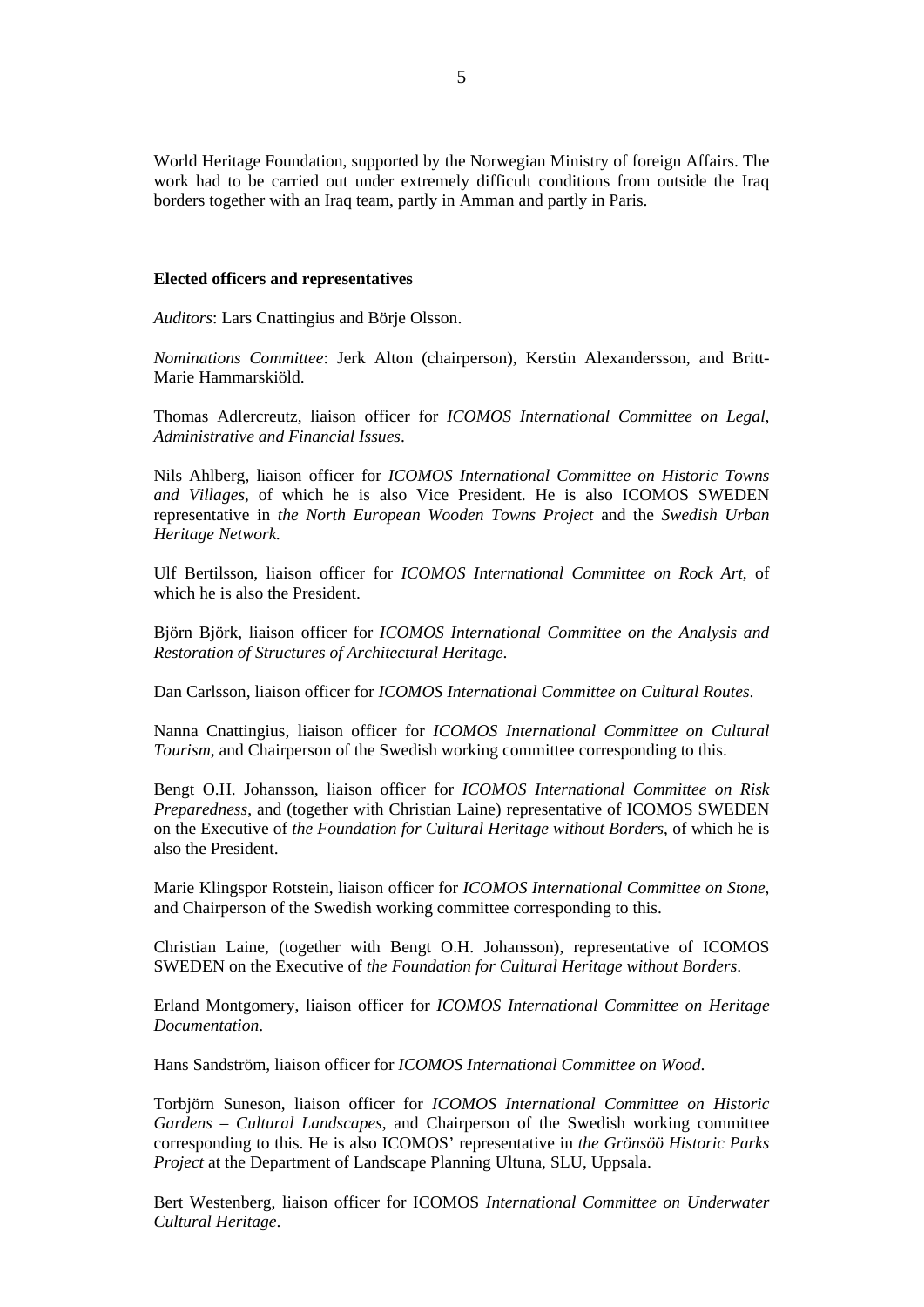Kerstin Westerlund, liaison officer for *ICOMOS International Committee on Economics of Conservation*.

Ola Wetterberg, liaison officer for *ICOMOS International Committee on Training* and Chairperson of the Swedish working committee corresponding to this.

Urban Wråkenberg, liaison officer for *ICOMOS International Committee on Polar Heritage*.

Stockholm 8 March 2006

Nils Ahlberg

# *Reports from the Swedish working committees 2004*

**The Swedish working committee on Cultural Tourism** has been chaired by Nanna Cnattingius.

The working committee is currently under reconstruction, with new participants. During 2005 Ms Cnattingius has written an article on the problems concerning the reconstruction and tourism at the Greek World Heritage Site of the Bassae temple, and on two occasions she has been lecturing on World Heritage Sites and Cultural Tourism.

**The Swedish working committee on Historic Gardens – Cultural Landscapes** has been chaired by Torbjörn Suneson. He and Karl-Johan Eklund and Christian Laine have functioned as bureau and there is also a close cooperation with the Department of Landscape Planning Ultuna, Swedish University of Agricultural Sciences.

The working committee organized the seminar on management of Historic garden 5–6 September together with the Grönsöö Historic Park Project at the Department of Landscape Planning Ultuna and the Svenska jordägarförbundet (se above).

#### **The Swedish working committee on Training** has been chaired by Ola Wetterberg.

The activity of the international training committee (CIF) has been interrupted for a few years and an initiative by the new directory board to start up the activity was taken during 2005. A first meeting was held in Sväty Jur (Slovakia) in June, and was meant to discuss the basis for actions to be undertaken by CIF members during the next three year period. The discussion dealt with current issues in conservation training and education, as well as different aspects of a proposed action plan. These matters were further discussed during